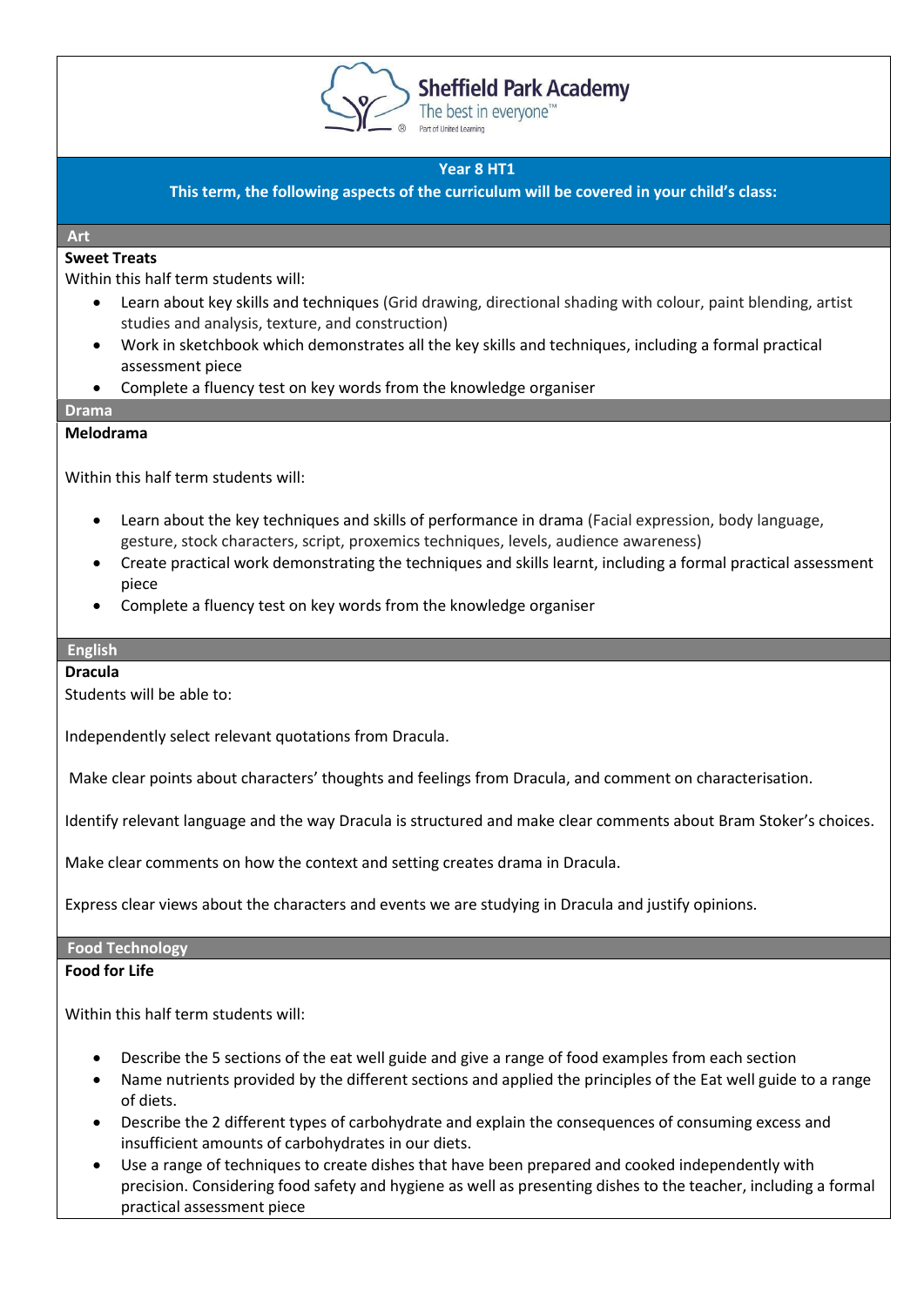• Complete a fluency test on key words from the knowledge organiser

# **French**

# **Daily routine**

## About the unit:

In this unit pupils develop their ability to discuss their daily routine and give their opinion about it, including any desired changes. Pupils will also be able to express minor ailments.

The key vocabulary for pupils to master in this unit includes: daily routine verbs, times, mealtimes and food, activities after school.

Learning objectives

- Daily activities and reflexive verbs including morning routines, school routine and after school in the present tense
- Breakfast, lunch and dinner
- Times (revisiting)
- Frequency and timings: Chaque jour, deux/trois fois par semaine, parfois, occasionnellement, jamais, le mardi, le matin, après l'école... (revisiting)
- Narrating routine events in the past (perfect tense including some reflexive verbs) and evaluating events in the past (c'etait…) (revisiting)
- Expressing and justifying wishes/preferences

## **Geography**

# **Unit 1- Coasts**

Students will study a range of coastal features and processes. They will also investigate coastal management strategies including hard and soft engineering. Students will have the opportunity to develop skills and critical thinking in the form of a decision-making activity in the unit.

Explain the processes that lead to the formation of erosional landforms and the resulting features.

Explain the processes that lead to the formation of depositional landforms and the resulting features.

To be able to explain the causes and impacts of coastal erosion.

To assess the effectiveness of coastal management strategies along a specific stretch of coastline.

#### **History**

Students will be able to describe several of the reasons why Henry VIII broke from Rome. Students should be able to describe 3-4 of the following factors: Criticism of Catholicism, spread of new ideas, Protestantism, The Tudors, Henry VIII, Henry's personality, Henry VIII's financial problems, political/religious factors and the role of Cromwell.

#### **Information Technology**

Students look at the basic components which make up computer system architecture. They look at the components which are involved and how they come together to perform tasks for the user.

#### **Maths**

- Use integer powers and associated real roots (square, cube and higher), recognise powers of 2, 3, 4, 5 and distinguish between exact representations of roots and their decimal approximations
- Use the concepts and vocabulary of prime numbers, factors (or divisors), multiples, common factors, common multiples, HCF, LCM, prime factorisation, including using product notation and the unique factorisation property
- Round numbers and measures to an appropriate degree of accuracy (for example, to a number of decimal places or significant figures)
- Multiply and divide fractions and mixed numbers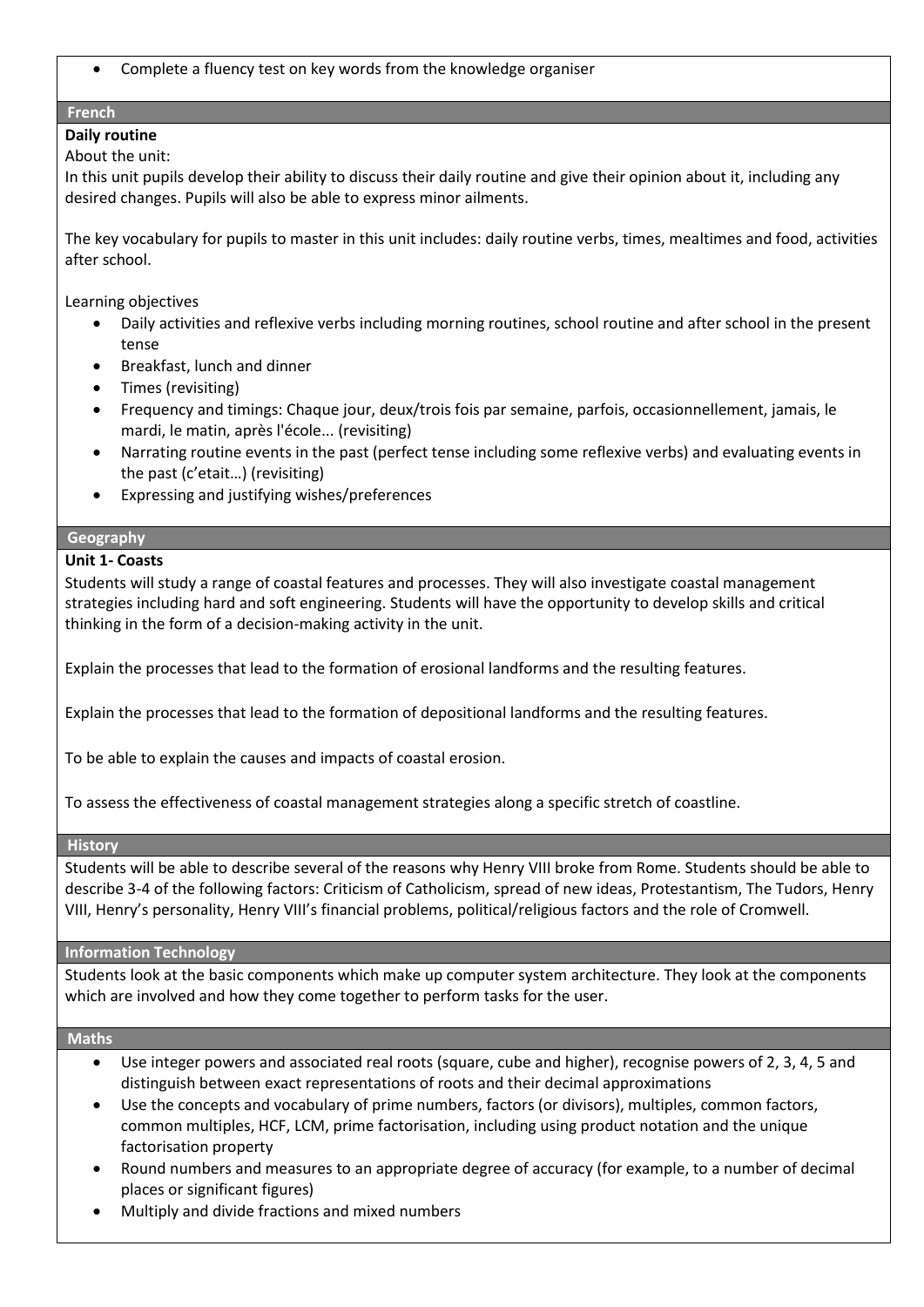## **Music**

# **Blues Music**

This half term students will:

- Show knowledge of The Blues genre. Developing keyboard skills, melody and chords, improvisation. Ensemble performance / arrangement.
- Demonstrate through verbal and performance, including a formal practical assessment piece
- Complete a fluency test on key words from the knowledge organiser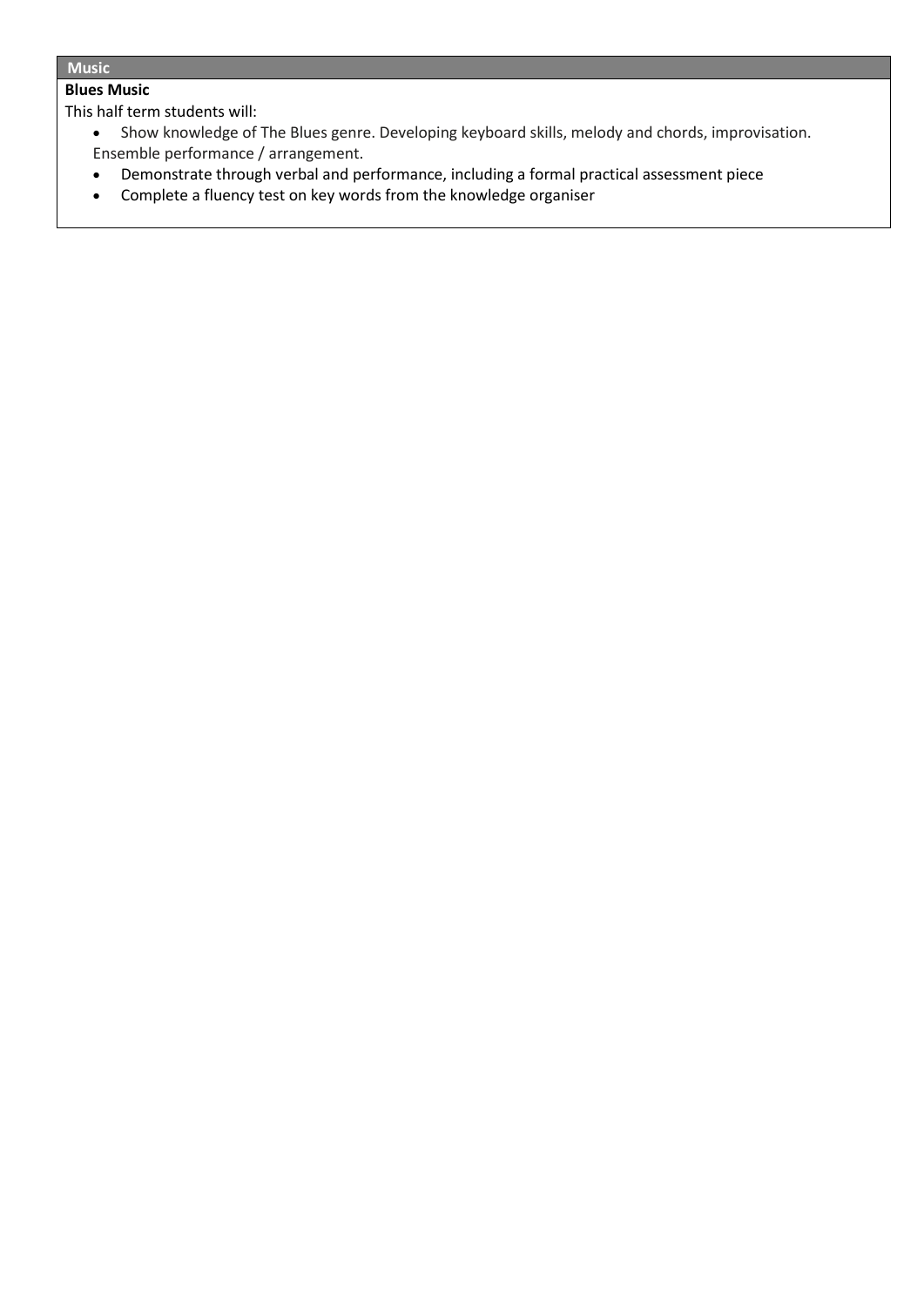#### **Physical Education**

Students will be able to:

- Select, combine and perform skills and techniques in small group and individual scenarios, in football, rugby, netball, hockey, handball/basketball, badminton, fitness and aesthetic activities
- Accurately explain and evaluate the effectiveness of your own and/or others' performances and justify appropriate improvements / responses
- Lead and motivate others in pairs, teams with confidence demonstrating excellent organisational skills
- Complete periods of sustained exercise
- Explain the importance of a healthy, active lifestyle in the promotion of mental, social and physical well-being

#### **Religious Education**

Religious education is delivered in one lesson per week and is an opportunity for pupils to explore and understand the belief systems in the world around them and what supports the decisions individuals make. The study of religious beliefs within the Abrahamic faiths gives pupils the opportunity to develop the foundational knowledge needed for successful study at GCSE.

Term 1 – Origins of the Abrahamic Faiths

- **Genesis**
- Noah
- Abraham

Pupils will;

- $\checkmark$  Develop substantive knowledge of the Abrahamic faiths
- ✓ Develop reading for meaning skills though regular reading comprehension tasks
- ✓ Develop academic writing skills to support progression in Religious Studies and a wide variety of other subjects.

#### **Resistant Materials**

#### **Pacman and Robolamp**

In this project students will:

- Know the health & safety issues in the textile's classroom.
- Learn how to use equipment for each part of the project
- Use acrylic to make a product, including a formal practical assessment piece
- Complete a fluency test on key words from the knowledge organiser

#### **Science**

Students will be able to:

- Use ray diagrams to show how images are formed by objects such as mirrors, pinhole cameras and the human eye
- Describe the properties that affect the sizes of gravitational forces between different objects in the solar system
- Calculate the weight of an object on different planets
- Explain why we experience seasons
- Compare the relative sizes of different astronomical structures within the universe using astronomical distances

## **Textiles**

# **Project Soft Sculpture**

- Know the health & safety issues in the textile's classroom.
- Know how to thread up a sewing machine
- Be able to identify the working parts of the sewing machine
- Be able to sew lines using straight stitch and zigzag stitch, including a formal practical assessment piece
- Complete a fluency test on key words from the knowledge organiser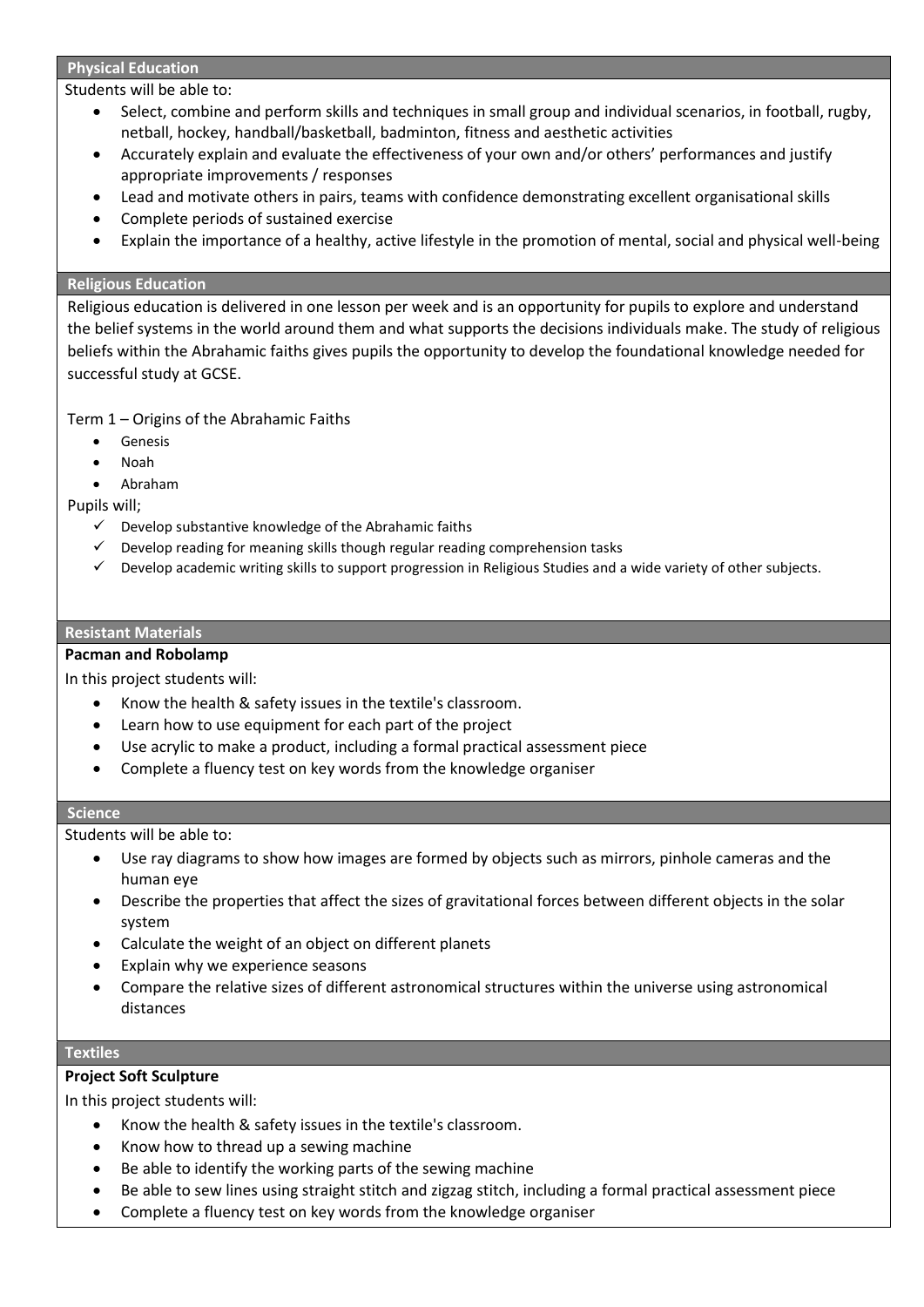## **This term, the following aspects of the curriculum will be covered in your child's class:**

#### **Art**

# **Sweet Treats**

Within this half term students will:

- Learn about key skills and techniques (Grid drawing, directional shading with colour, paint blending, artist studies and analysis, texture, and construction)
- Work in sketchbook which demonstrates all the key skills and techniques, including a formal practical assessment piece
- Complete a fluency test on key words from the knowledge organiser

#### **Drama**

## **The Tempest**

Within this half term students will:

- Learn about the key techniques and skills of performance in drama (Script, voice, themes, marking the moment, action clip)
- Create practical work demonstrating the techniques and skills learnt, including a formal practical assessment piece
- Complete a fluency test on key words from the knowledge organiser

#### **English**

#### **The Tempest and Narrative**

Students will be able to:

Independently select relevant quotations from The Tempest.

Make clear points about characters' thoughts and feelings from The Tempest.

Identify relevant language and the way The Tempest is structured and make clear comments about Shakespeare's choices.

Make clear comments on how the context and setting creates drama in The Tempest.

Independently, make clear comments about the features of a Shakespearean comedy.

Express clear views about the characters and events we are studying in The Tempest and justify opinions.

#### Be able to write narratively.

**Food Technology**

### **Food for Life**

Within this half term students will:

- Describe the functions and food sources for vitamins and minerals and be able to explain the diseases of the deficiency of all vitamins and minerals.
- Use a range of techniques to create dishes that have been prepared and cooked independently with precision. Considering food safety and hygiene as well as presenting dishes to the teacher, including a formal practical assessment piece
- Complete a fluency test on key words from the knowledge organiser

**French Health & Fitness** About the unit: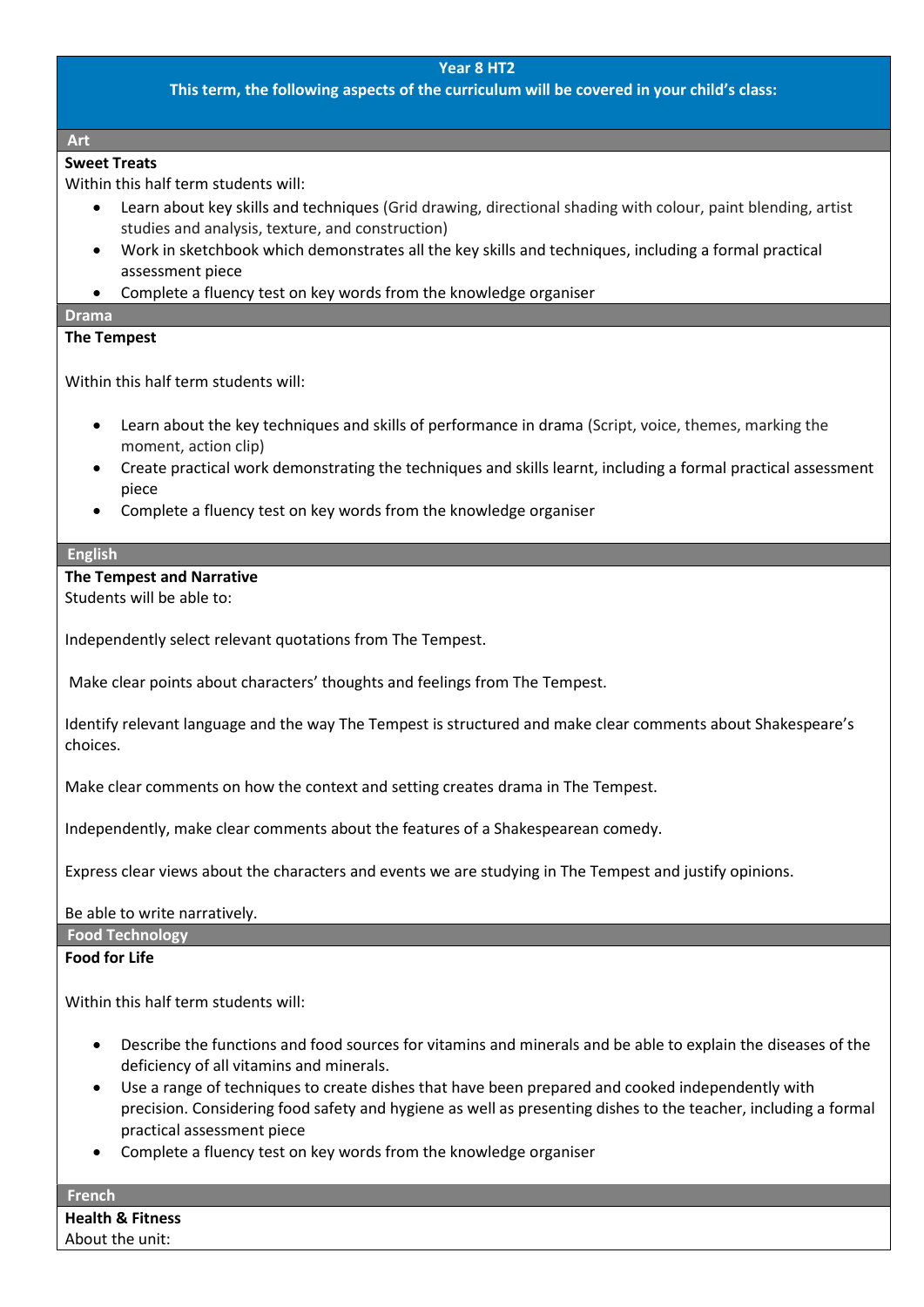In this unit pupils develop their ability to discuss simple healthy and unhealthy habits including recommendations. Pupils will also be able to express minor ailments.

The key vocabulary for pupils to master in this unit includes healthy and unhealthy diet, exercise, simple recommendations to keep healthy, ailments.

- Healthy and unhealthy diet and food/drink preferences
- Using du, de la and des
- Healthy habits in the present tense
- Healthy and unhealthy diet and food/drink. Preferences
- Healthy habits in the present tense
- Simple recommendations for a healthy life: modal verbs
- **Frequency**
- Expressing agreement and disagreement : Je suis d'accord avec … Je ne suis pas d'accord avec … ; À mon avis …
- Combining the 3 time frames when discussing healthy living: what you usually do, what you did yesterday or recently or at a party, what you are planning to do from now on.
- Expressing ailments
- Dialogue/role-play at the doctor's/at the pharmacy • à + definite article

## **Geography**

# **Unit 2- Population**

In this unit pupils will study different aspects of population growth, structure, density and distribution. They will investigate where people of the world are currently living and explore migration. Pupils will have the opportunity to explore their personal geographies as well as topical news events.

Describe and explain the factors that influence the distribution of population at a variety of scales.

To explain the factors affecting population growth and structures within countries.

Describe and explain the factors which people consider when migrating.

Assess the impacts of migration using a chosen host and source country.

#### **History**

Students will be able to describe several of the Tudors' religious policies. Students should be able to describe 3-4 of the following factors: Edward VI, 'Bloody Mary', Elizabeth's image, Elizabeth's religious settlement, Catholic threats, The 'golden age', Spanish Armada, Tudor England.

#### **Information Technology**

Students look at how data is represented within a computer system. They look at the concept of binary and understand why everything which is within a computer system must be converted to binary. We also look at the diffrernt stages when creating a digital project including planning, design, implementation, review, evaluation and feedback.

#### **Maths**

- Use algebraic methods to solve linear equations in one variable (including all forms that require rearrangement)
- Model situations or procedures by translating them into algebraic expressions or formulae and by using graphs
- Coordinates and developing algebraic relationships

# **Music**

**Minimalism**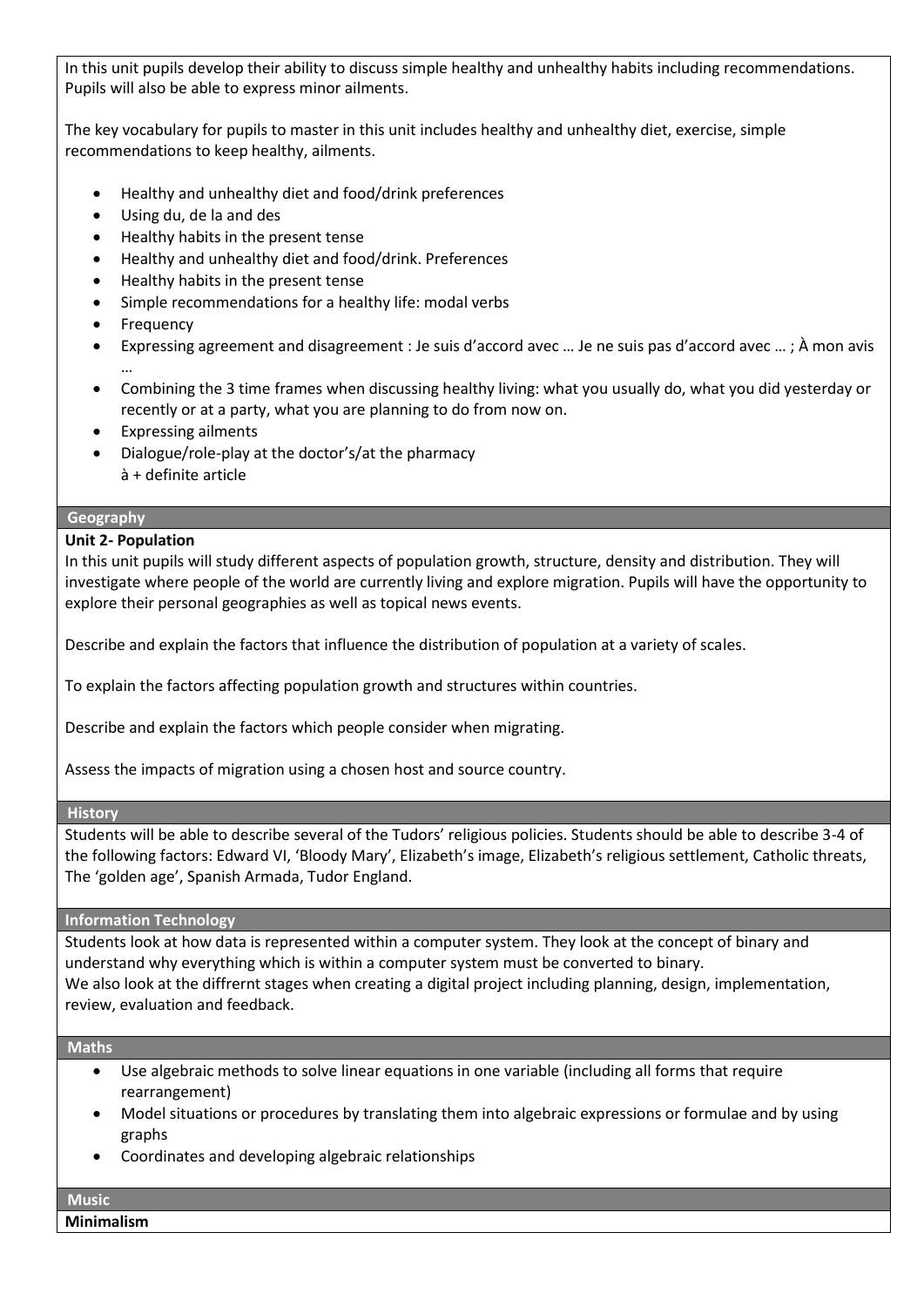This half term students will:

- Understanding minimalism through listening, composing and performing, creating a piece of music that demonstrates knowledge and skills through pitchy Dynamics, reptation, texture, harmony and dissonance.
- Demonstrate through verbal and performance, including a formal practical assessment piece
- Complete a fluency test on key words from the knowledge organiser

## **Physical Education**

#### Students will be able to:

- Select, combine and perform skills and techniques in small group and individual scenarios, in football, rugby, netball, hockey, handball/basketball, badminton, fitness and aesthetic activities
- Accurately explain and evaluate the effectiveness of your own and/or others' performances and justify appropriate improvements / responses
- Lead and motivate others in pairs, teams with confidence demonstrating excellent organisational skills
- Complete periods of sustained exercise
- Demonstrate good knowledge of basic anatomical structures and link to a specific sport.
- Explain the importance of a healthy, active lifestyle in the promotion of mental, social and physical well-being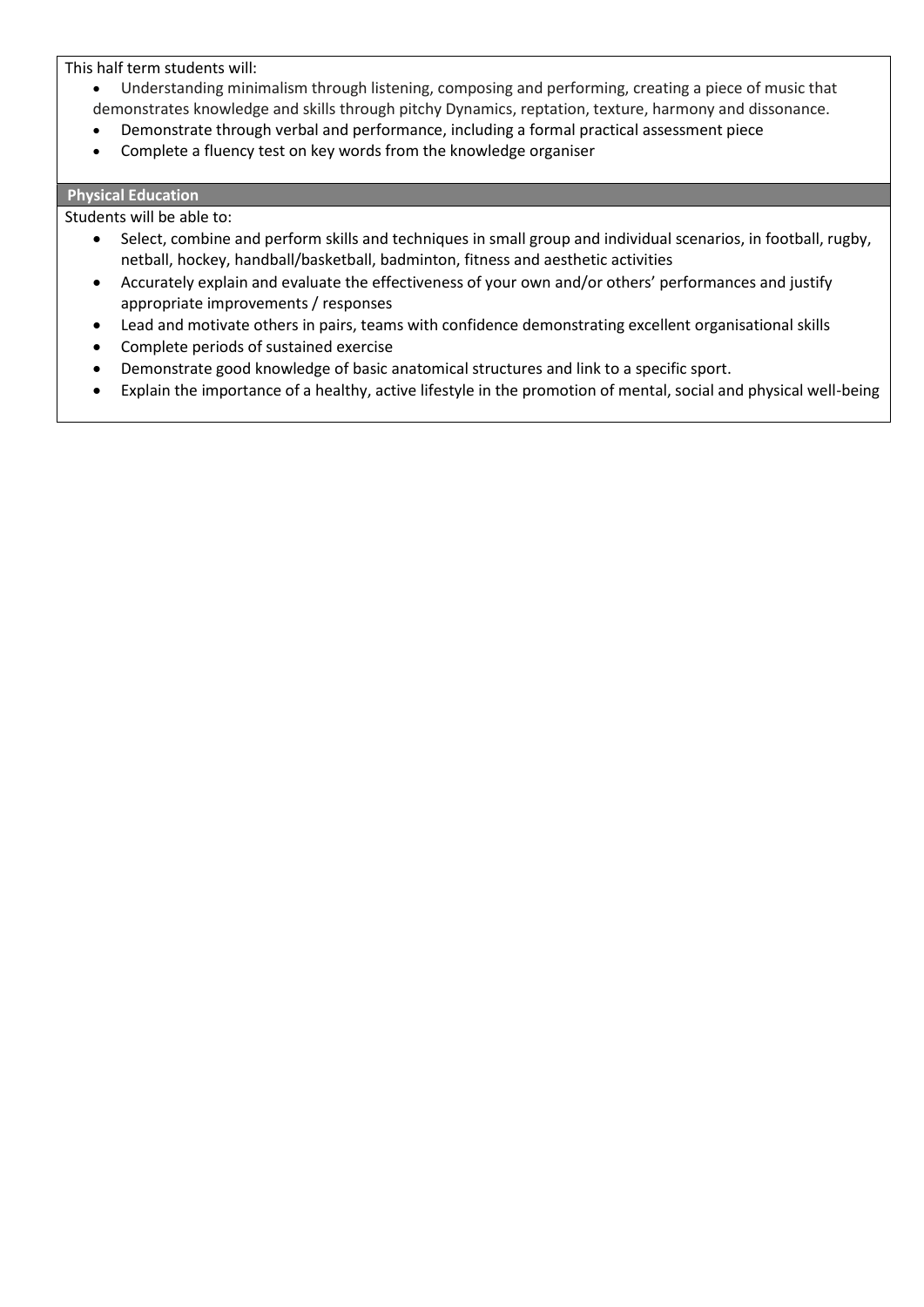#### **Religious Education**

Pupils continue to develop their understanding of pivotal stories within the origins of Abrahamic faiths

- **Moses**
- Leviticus
- Jesus' rebellion and sacrifice
- The beginnings of Islam

Pupils will;

- $\checkmark$  Develop substantive knowledge of the Abrahamic faiths
- $\checkmark$  Develop reading for meaning skills though regular reading comprehension tasks
- ✓ Develop academic writing skills to support progression in Religious Studies and a wide variety of other subjects.

#### **Resistant Materials**

#### **Robolamp and CAD**

In this project students will:

- Learn about 2D design contour, laser cutter, tinker CAD
- Learn how to use equipment for each part of the project
- Use wood to make a product, including a formal practical assessment piece
- Complete a fluency test on key words from the knowledge organiser

#### **Science**

Students will be able to:

- Identify with reasons, differences between atoms, elements and compounds.
- Represent chemical reactions as word equations and apply this to the idea of conservation of mass.
- Explain how an element's position in the periodic table links to its properties (groups 1 and 7).
- Explain how an element's position in the periodic table links to reactivity (groups 1 and 7).
- Describe and explain the components that make up a balanced diet, describing the consequences of an imbalanced diet.
- Evaluate how different lifestyles have different energy needs.

#### **Textiles**

#### **Project Soft Sculpture**

- To understand what a design brief is.
- To understand the constraints of a design specification.
- To be able to create designs on fabric, using a variety of textile techniques, including a formal practical assessment piece
- Complete a fluency test on key words from the knowledge organiser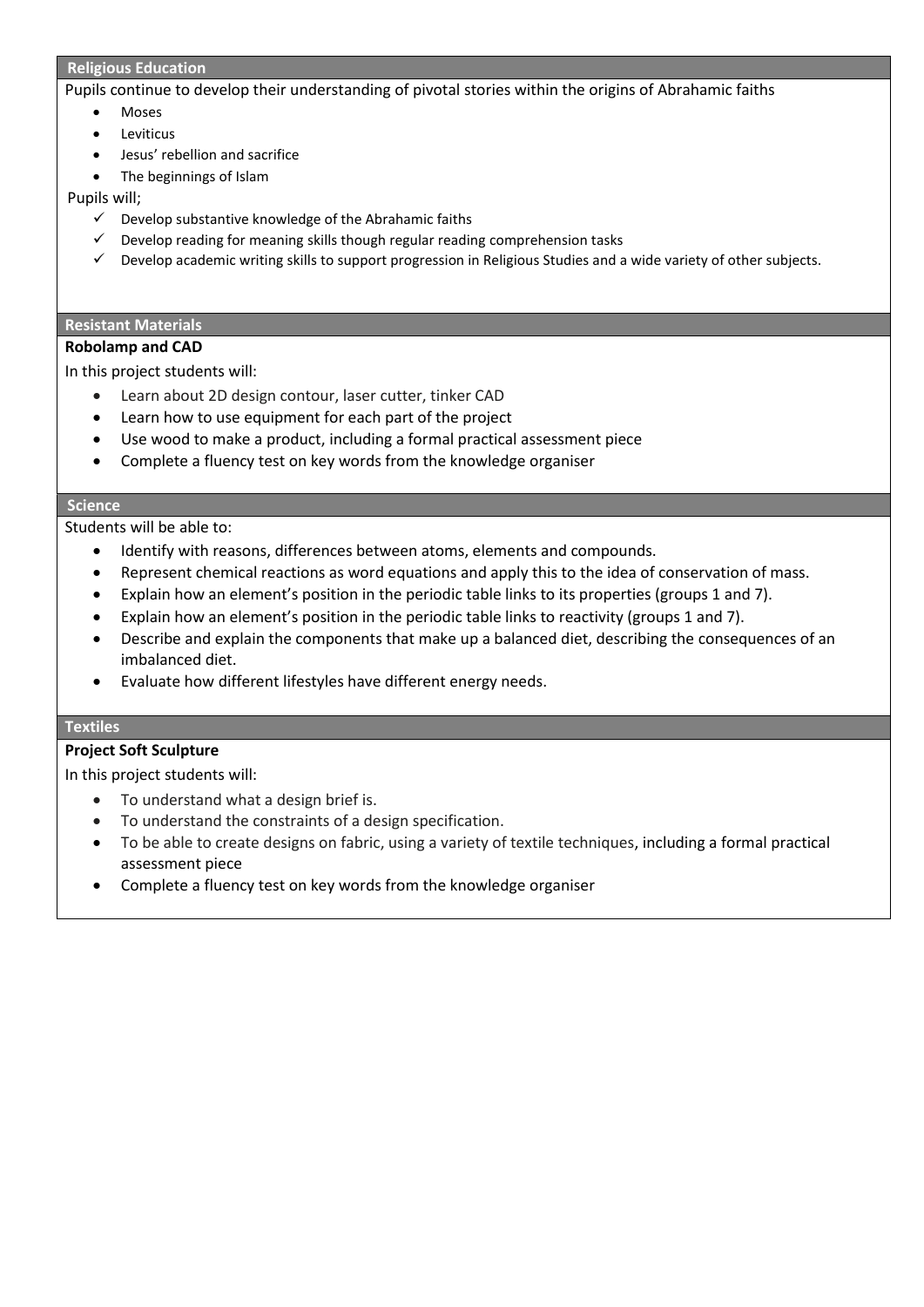**This term, the following aspects of the curriculum will be covered in your child's class:**

#### **Art**

# **Islamic Art**

Within this half term students will:

- Learn about Islamic Art (Mark making, form, tone, observational drawing primary and secondary sources, mono printing, artist studies and analysis, colour theory)
- Work in sketchbook which demonstrates all the key skills and techniques, including a formal practical assessment piece
- Complete a fluency test on key words from the knowledge organiser

#### **Drama**

## **Introduction to Scripts**

Within this half term students will:

- Learn about the key techniques and skills of performance in drama (Content, language, vocals, character, genre, plot, multi role)
- Create practical work demonstrating the techniques and skills learnt, including a formal practical assessment piece
- Complete a fluency test on key words from the knowledge organiser

#### **English**

#### **Non-Fiction: Social justice Anchor Text: I am malala**

Students will be able to:

Independently select relevant quotations from texts.

Make clear points about writer's perspective.

Identify relevant language and the way texts are structured and make clear comments about writer's choice.

Make clear comments about writer's purpose and methods.

Express clear views about the texts and justify opinion.

# **Food Technology**

## **Food for Life**

Within this half term students will:

- Demonstrate knowledge of the importance of protein from meat and fish.
- Describe the 2 different sources of fibre and explain the consequences of consuming excess and insufficient amounts of fibre in our diets.
- Use a range of techniques to create dishes that have been prepared and cooked independently with precision. Considering food safety and hygiene as well as presenting dishes to the teacher, including a formal practical assessment piece
- Complete a fluency test on key words from the knowledge organiser

#### **French**

**Going out & Staying in**

About the unit: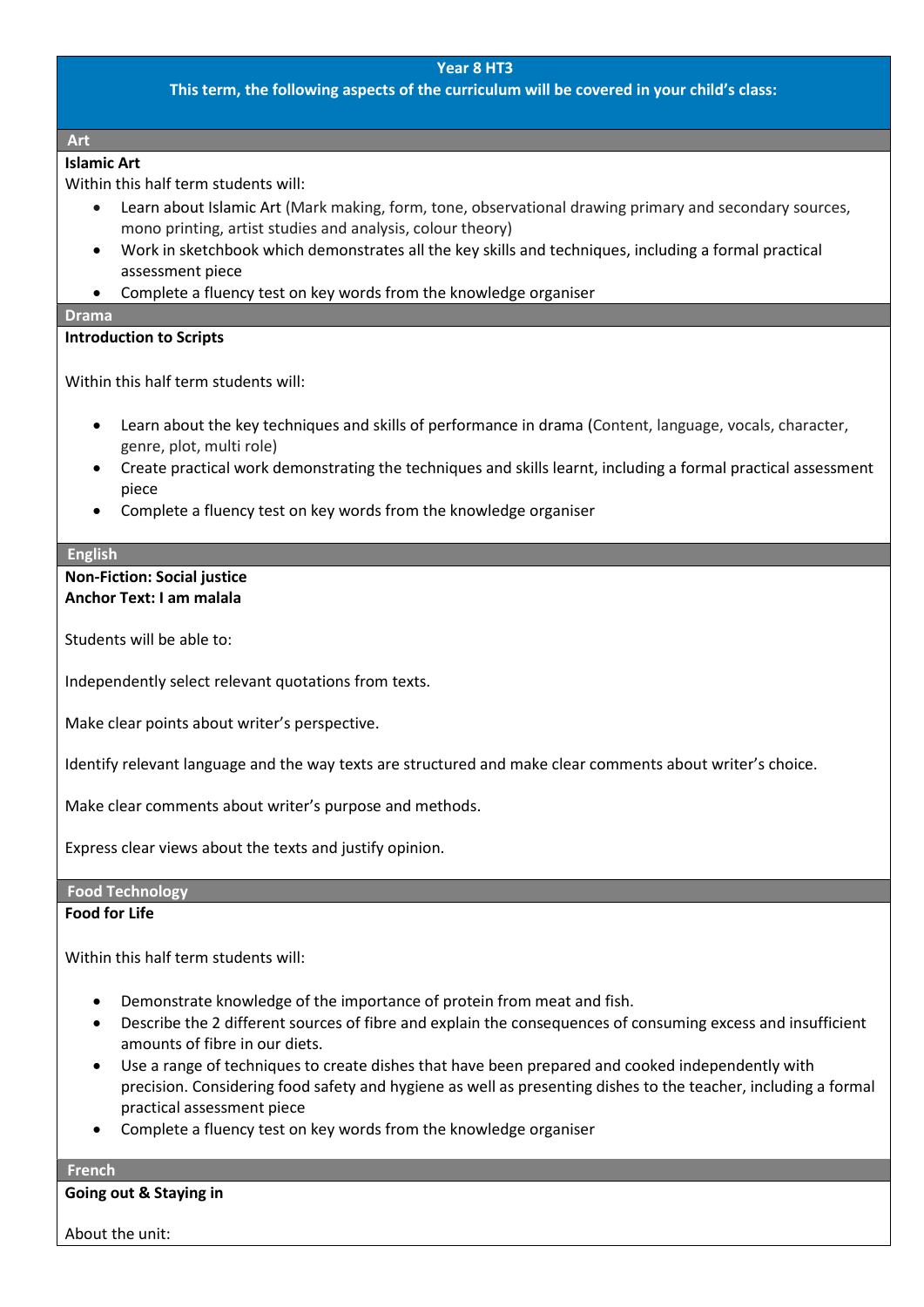In this unit pupils further develop their ability to express future plans and narrate events in the past. There is a specific focus on expressing opinions and justifying them, including giving book and film reviews and expressing simple recommendations. The key vocabulary for pupils to master in this unit includes weekend activities including spending money, shopping, eating out, going to the cinema; types of TV programmes and films; music; arranging to go out and excuses.

Learning objectives

- Weekend activities in the present tense (not only first person singular) and aimer/detester/adorer… followed by the infinitive.
- Justifying preferences: Parce que, car, depuis... ; Le meilleur/le pire est...
- Frequency: chaque jour, deux/trois fois par semaine, parfois, occasionnellement, jamais, le mardi...
- Immediate future weekend activities
- Asking out
- à + the definite article
- aller (present tense)
- Excuses, plans: Bonne idée!, Non, je n'ai pas envie, etc.
- Likes and dislikes, preferences
- TV programmes
- Types of films
- Types of music
- Simple book/film review introducing some key vocabulary such as: Les personnages, les acteurs, l'intrigue, l'histoire, la fin; C'est incroyable/prévisible... Le meilleur/le pire est...
- Vocabulary clothes
- Vocabulary food and drink items
- Immediate future (revisiting)
- il faut + infinitive
- de after quantities
- Dialogues/role-plays shopping for clothes
- Dialogues/role-plays eating out
- Narrating events in the past including information about going to the cinema, ice-skating, bowling, shopping, eating out
- Expressing habit with weekend activities
- Using "on": On écoute de la musique ; On joue à des jeux vidéo ; On parle de sport
- Future plans
- •

# **Geography**

# **Unit 3- Tectonics**

Students develop their knowledge of tectonic events and landforms and the processes which create them. This unit provides an opportunity for students understanding of development through the investigation of the differing impacts of volcanoes and earthquakes of countries at different stages of development.

Describe the global distribution of plate boundaries and tectonic hazards.

Explain how the movement of constructive, destructive, collision and conservative margins creates different tectonic events and landforms.

Explain how tectonic hazards can be monitored, predicted and prepared for.

Compare the causes, effects and responses to a tectonic hazard in a developed and developing country.

# **Students will then begin Weather and Climate**

**History**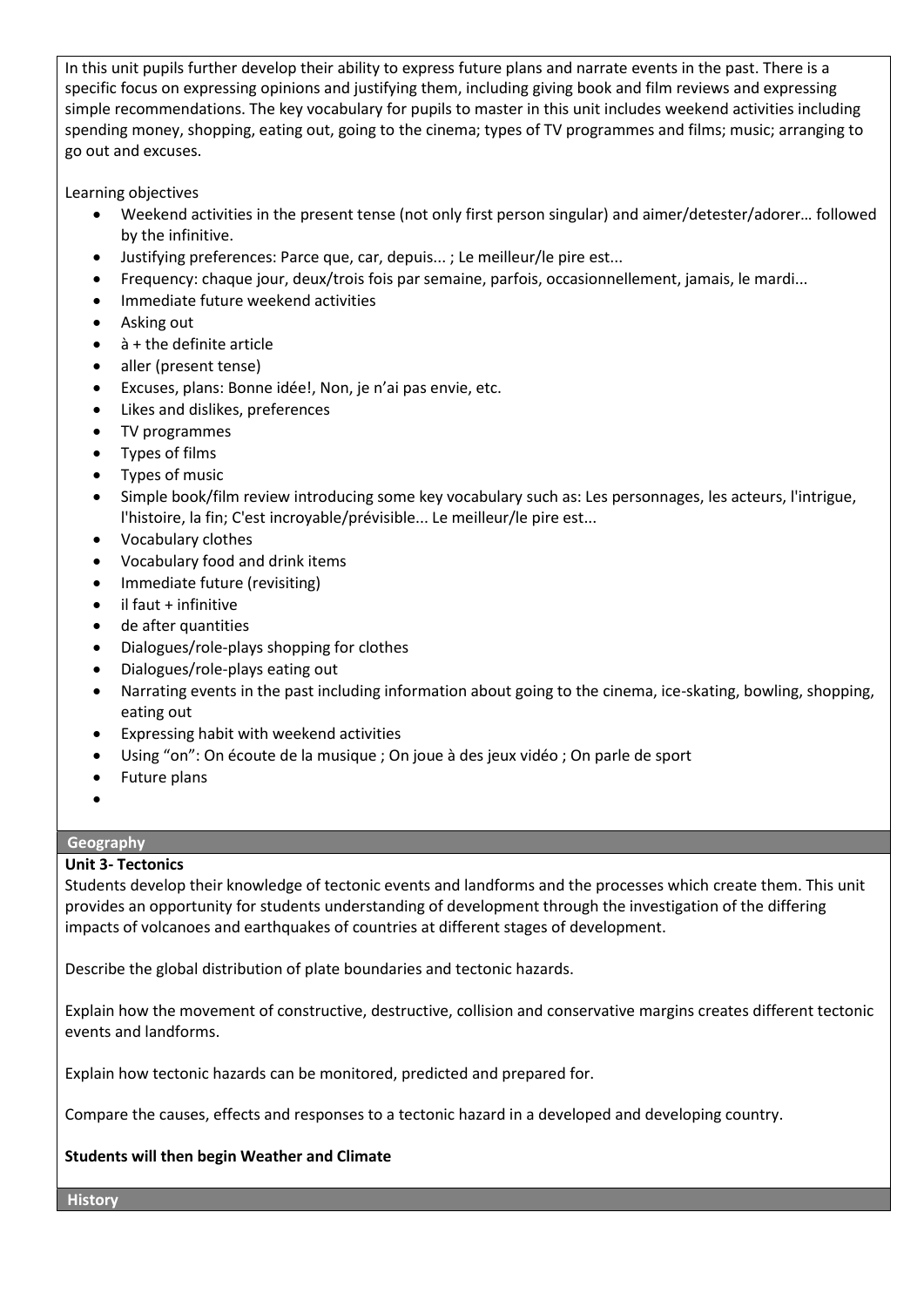Students will be able to describe several of the reasons why The English Civil War broke out in 1642. Students should be able to describe 3-4 of the following factors: The Stuarts, Charles I's controversy, Puritans, song term causes of The ECW, short term causes of The ECW.

#### **Information Technology**

This unit of work is based around completing a range of different planning documentation in preparation for creating a digital project.

#### **Maths**

- Use standard units of mass, length, time, money and other measures, including with decimal quantities
- Understand and use the relationship between parallel lines and alternate and corresponding angles
- Calculate interior and exterior angles of (regular) polygons
- Calculate and solve problems involving perimeters of 2-D shapes (including circles) and composite shapes

#### **Music**

#### **African Drumming**

This half term students will:

- Learn how to play as part of a Western African Drumming ensemble as well as learning the basics of reading and writing rhythmic notation. In the second half-term students will create their own Western African music. Students will also use their voice to sing and chant.
- Demonstrate through verbal and performance, including a formal practical assessment piece
- Complete a fluency test on key words from the knowledge organiser

#### **Physical Education**

Students will be able to:

- Select, combine and perform skills and techniques in small group and individual scenarios, in football, rugby, netball, hockey, handball/basketball, badminton, fitness, athletics and aesthetic activities
- Accurately explain and evaluate the effectiveness of your own and/or others' performances and justify appropriate improvements / responses
- Lead and motivate others in pairs, teams with confidence demonstrating excellent organisational skills
- Demonstrate appropriate strength, aerobic endurance, flexibility and at least 1 other components of fitness required for your chosen activity
- Complete periods of sustained exercise
- Demonstrate good knowledge of basic anatomical structures and link to a specific sport
- Explain the importance of a healthy, active lifestyle in the promotion of mental, social and physical well-being

# **Religious Education**

In Term 2 pupils will beginning 3 terms of work studying each of the Abrahamic faiths in chronological order. This further develops understanding of each faith in preparation for further study in KS4.

Term 2 – Judaism

- Jewish belief
- Jewish scriptures
- Orthodox and Reform Judaism
- The Temple and the Synagogue
- Shabat

Pupils will;

- $\checkmark$  Develop substantive knowledge of the Abrahamic faiths
- ✓ Develop reading for meaning skills though regular reading comprehension tasks
- $\checkmark$  Develop academic writing skills to support progression in Religious Studies and a wide variety of other subjects.

#### **Resistant Materials**

# **Sustainability & Industry**

- Sustainability; knowledge of the 6Rs, upcycling, energy sources
- Understand industry related to manufacturing and construction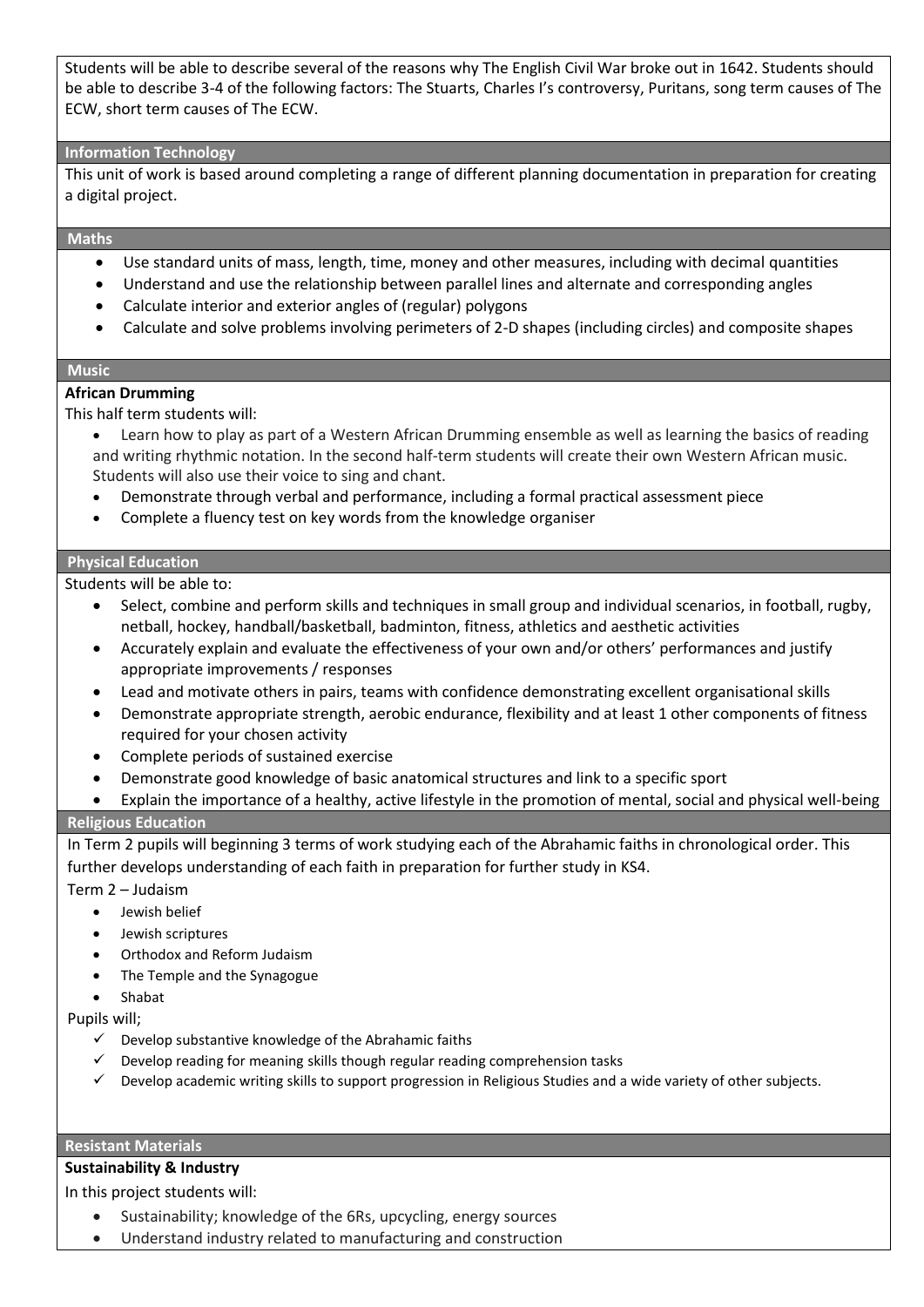- Make a product, including a formal practical assessment piece
- Complete a fluency test on key words from the knowledge organiser

#### **Science**

Students will be able to:

- Define current, and describe its behaviour in series and parallel circuits.
- Correctly use apparatus to measure current and potential difference.
- Identify conductors and insulators and calculate resistance values using appropriate units.
- Explain how insulators are charged by friction, and describe the forces between charged objects.
- Draw and interpret simple magnetic field diagrams.
- Describe how electromagnets and direct current motors work.

## **Textiles**

# **Project Soft Sculpture**

- To be able to create designs on fabric, using a variety of textile techniques.
- To be able to assess quality of made product.
- To be able to evaluate your made product, including a formal practical assessment piece
- Complete a fluency test on key words from the knowledge organiser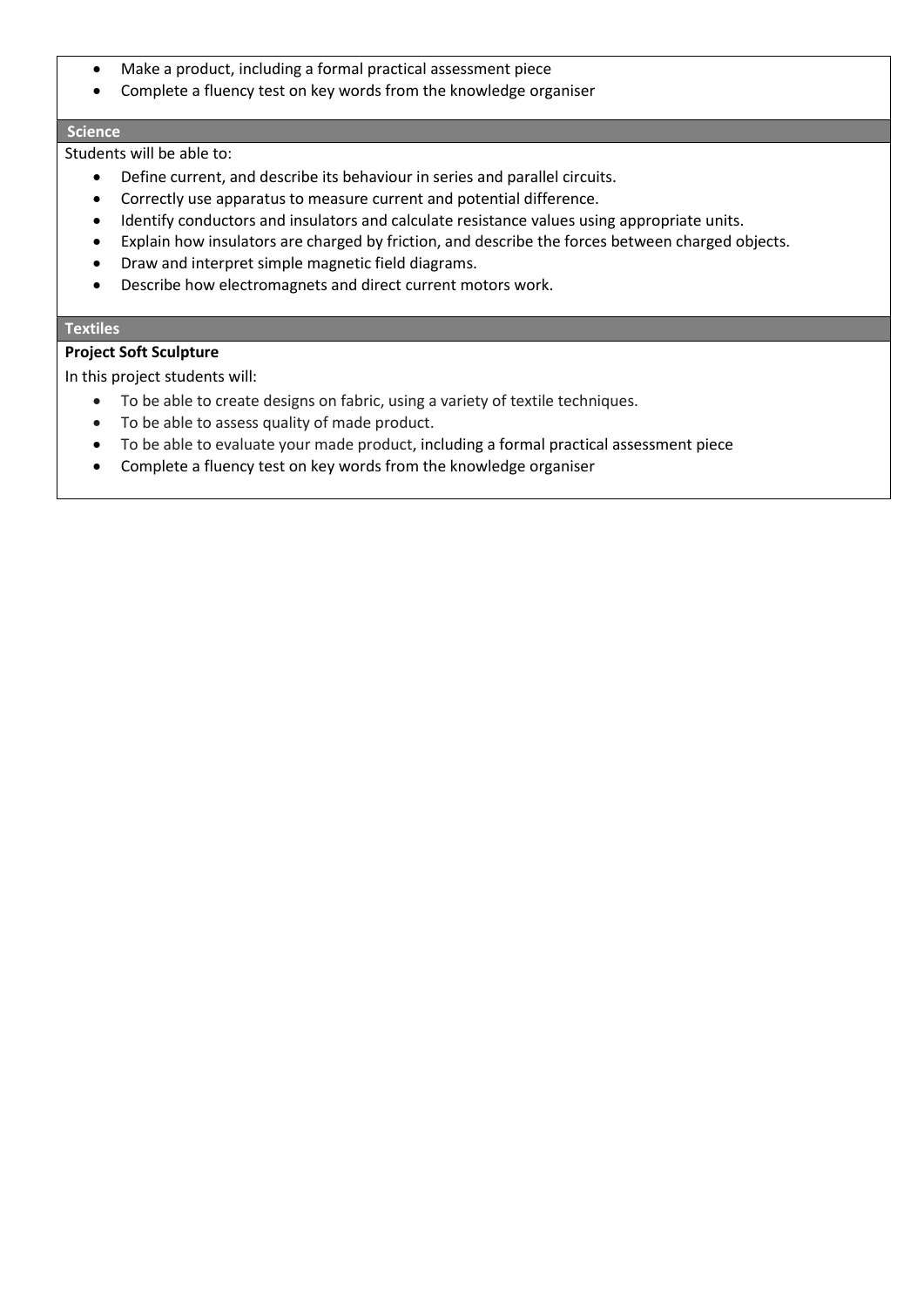**This term, the following aspects of the curriculum will be covered in your child's class:**

#### **Art**

# **Islamic Art**

Within this half term students will:

- Learn about Islamic Art (Mark making, form, tone, observational drawing primary and secondary sources, mono printing, artist studies and analysis, colour theory)
- Work in sketchbook which demonstrates all the key skills and techniques, including a formal practical assessment piece
- Complete a fluency test on key words from the knowledge organiser

# **Drama**

## **Voice**

Within this half term students will:

- Learn about the key techniques and skills of performance in drama (Audience awareness, intonation, tone, pitch, volume, facial expressions, body language, gesture)
- Create practical work demonstrating the techniques and skills learnt, including a formal practical assessment piece
- Complete a fluency test on key words from the knowledge organiser

#### **English**

## **Dystopian Short Stories**

Students will be able to:

Independently select relevant quotations from the text.

Make clear points about characters' thoughts and feelings from the text.

Identify relevant language and the texts are structured and make clear comments about the author's choices.

Make clear comments on how the context and setting creates drama in the text.

Express clear views about the characters and events we are studying in the text and justify opinions.

Share clear views about the text to a group of students and respond to questions.

# **Food Technology**

#### **Cupcake Projects**

Within this half term students will:

- Independently produce a plan for a cupcake.
- Use descriptive language to evaluate the sensory qualities of unusual cupcake samples.
- Use a range of techniques to create dishes that have been prepared and cooked independently with precision. Considering food safety and hygiene as well as presenting dishes to the teacher, including a formal practical assessment piece
- Complete a fluency test on key words from the knowledge organiser

# **French**

**School**  About the unit: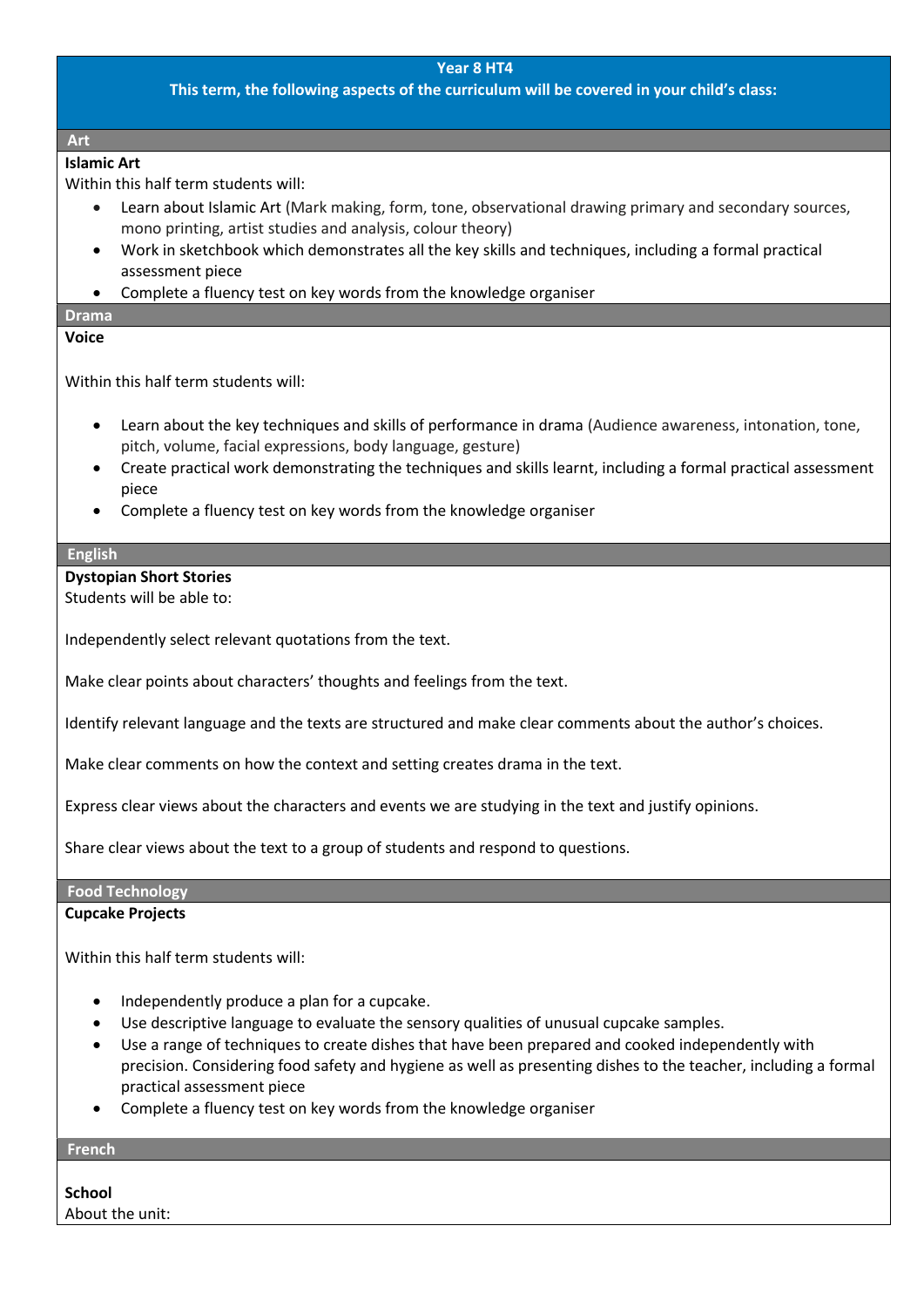In this unit pupils further develop their ability to discuss school life including giving and seeking opinions about school rules, uniform, etc. In unit 8 pupils also develop their ability to discuss their hopes and ambitions for the future combining more than one way of expressing the future time frame.

The key vocabulary for pupils to master in this unit includes revisiting school subjects and other school-related vocabulary learnt in Y7, school rules and uniform (revisiting clothes and some modal verb uses); jobs, professions and personal characteristics required for different career paths; work locations and verbs for everyday work-related activities.

Learning objectives

- Daily school routine and after school in the present tense including timetable and subjects (revisiting)
- After school clubs/trips/other school activities
- School rules
- Uniform
- Modal verbs (revisiting)
- Frequency and timings (revisiting)
- Narrating routine events in the present (revisiting)
- Expressing and justifying wishes/preferences, including comparison (revisiting)

#### **Geography**

#### **Unit 4 – Weather and climate**

This unit focuses on patterns and processes associated with weather and climate and the differences between these. Pupils are encouraged to work together to develop an understanding of the principles of weather and climate and the features of weather systems – depressions and anticyclones. In carrying out these activities they engage in enquiry-based learning, interpret weather maps and satellite images. Pupils will investigate the impacts of a high- and low-pressure event from a chosen location and the possible management strategies associated with these.

#### **History**

Students will be able to explain the two interpretations with some information selected from the interpretations. Students should be able to explain the differences between the two campaigns from the interpretations.

#### **Information Technology**

This is the next stage of the digital project where students take the planning documents which they have created in HT3 and start to design the project outline, content creation and review of designs.

#### **Maths**

- Understand that a multiplicative relationship between two quantities can be expressed as a ratio or a fraction
- Solve problems involving percentage change, including: percentage increase, decrease, original value problems and simple interest in financial mathematics
- Divide a given quantity into two parts in a given part:part or part:whole ratio; express the division of a quantity into two parts as a ratio

#### **Music**

#### **African Drumming**

This half term students will:

- Learn how to play as part of a Western African Drumming ensemble as well as learning the basics of reading and writing rhythmic notation. In the second half-term students will create their own Western African music. Students will also use their voice to sing and chant.
- Demonstrate through verbal and performance, including a formal practical assessment piece
- Complete a fluency test on key words from the knowledge organiser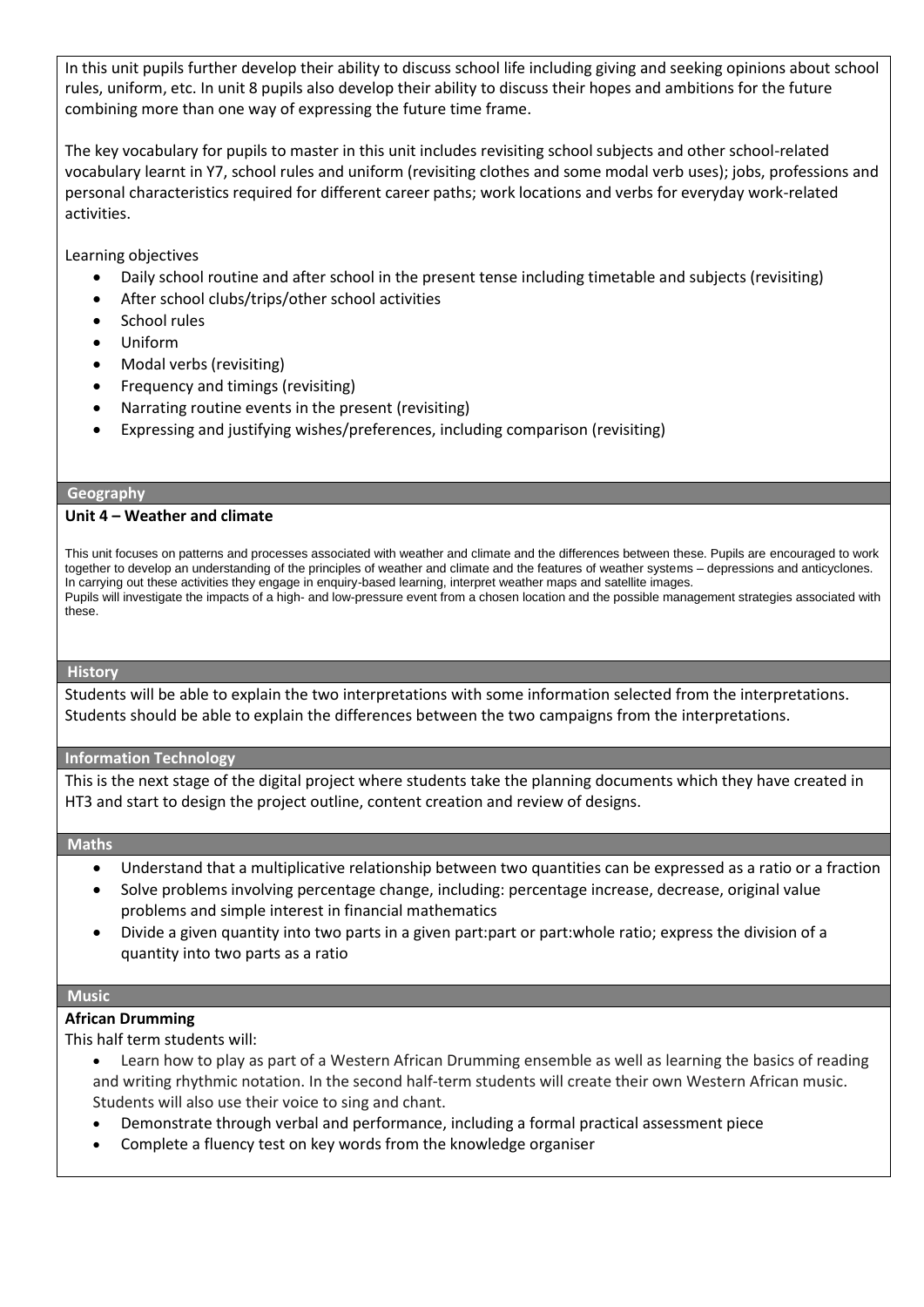#### **Physical Education**

Students will be able to:

- Select, combine and perform skills and techniques in small group and individual scenarios, in football, rugby, netball, hockey, handball/basketball, badminton, fitness, athletics and aesthetic activities
- Demonstrate control and fluency in response to changing situations
- Accurately explain and evaluate the effectiveness of your own and/or others' performances and justify appropriate improvements / responses
- Lead and motivate others in pairs, teams with confidence demonstrating excellent organisational skills
- Demonstrate appropriate strength, aerobic endurance, flexibility and at least 1 other components of fitness required for your chosen activity
- Complete periods of sustained exercise
- Demonstrate good knowledge of basic anatomical structures and link to a specific sport
- Explain the importance of a healthy, active lifestyle in the promotion of mental, social and physical well-being

## **Religious Education**

In Term 2 pupils will beginning 3 terms of work studying each of the Abrahamic faiths in chronological order. This further develops understanding of each faith in preparation for further study in KS4.

- Term 2 Judaism
	- Pesach and Yom Kippur
	- Persecution
	- Holocaust and Holocaust Memorial

## **Resistant Materials**

# **Pacman and Robolamp**

In this project students will:

- Know the health & safety issues in the textile's classroom.
- Learn how to use equipment for each part of the project
- Use acrylic to make a product, including a formal practical assessment piece
- Complete a fluency test on key words from the knowledge organiser

#### **Science**

Students will be able to:

- Describe the structure of the earth.
- Describe the composition of the earth and link this to the rock cycle
- Describe how carbon is recycled in the Earth's atmosphere.
- Link the carbon cycle to impact of human activity and climate change.

#### **Textiles**

# **Project Soft Sculpture**

- Know the health & safety issues in the textile's classroom.
- Know how to thread up a sewing machine
- Be able to identify the working parts of the sewing machine
- Be able to sew lines using straight stitch and zigzag stitch, including a formal practical assessment piece
- Complete a fluency test on key words from the knowledge organiser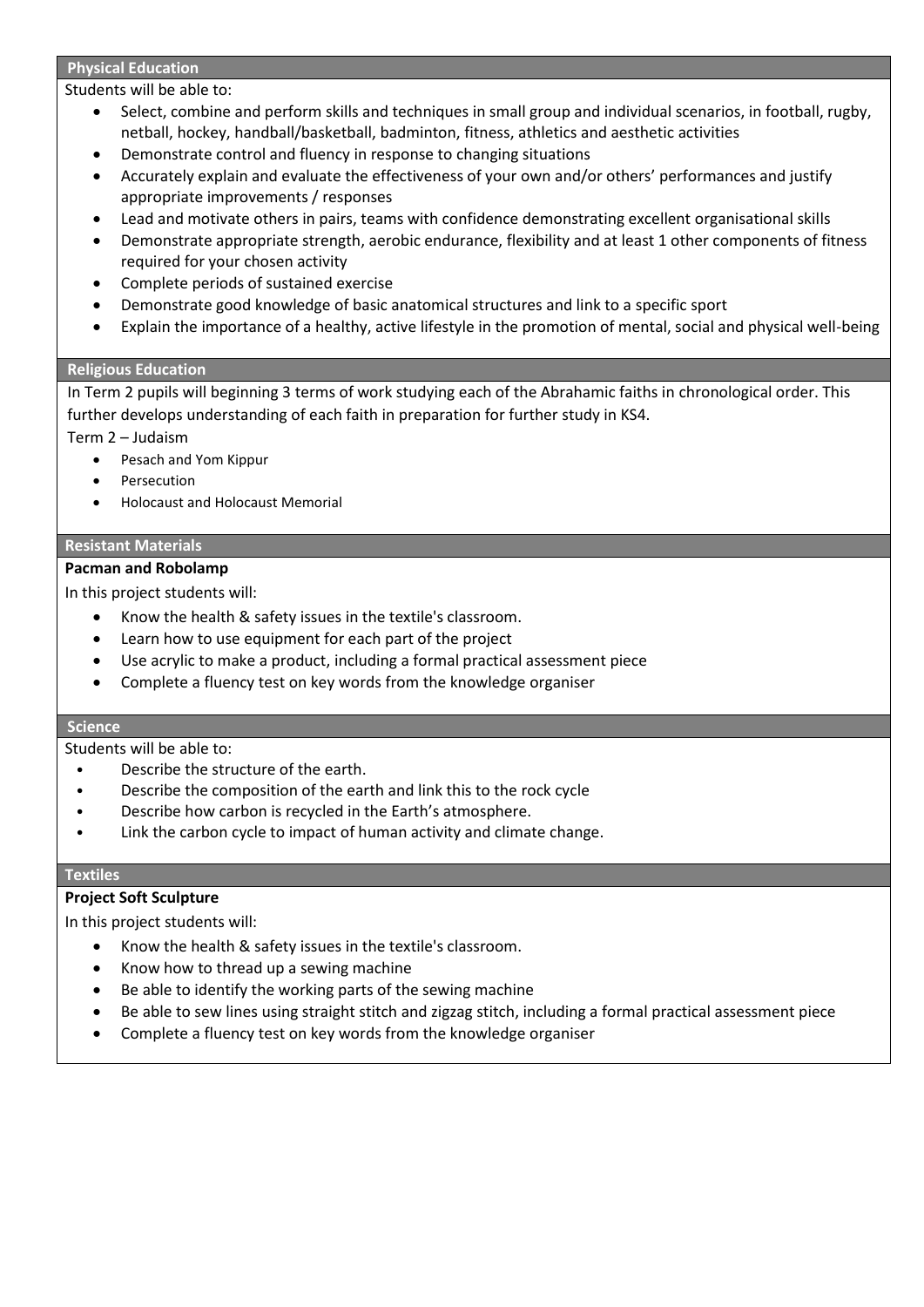## **This term, the following aspects of the curriculum will be covered in your child's class:**

#### **Art**

# **Masks**

Within this half term students will:

- Learn about Masks (Work of Picasso, artist studies and analysis cubism, culture and patterns, colour blending, collage, tone)
- Work in sketchbook which demonstrates all the key skills and techniques, including a formal practical assessment piece
- Complete a fluency test on key words from the knowledge organiser

#### **Drama**

## **Responding to Stimulus**

Within this half term students will:

- Learn about the key techniques and skills of performance in drama (Audience awareness, intonation, tone, pitch, volume, facial expressions, body language, gesture)
- Create practical work demonstrating the techniques and skills learnt, including a formal practical assessment piece
- Complete a fluency test on key words from the knowledge organiser

# **English**

**Social Justice Poetry**

Students will be able to:

Make clear comments about the way the context shapes the meaning of the poem.

Share clear views about the poem to a group of students and respond to questions.

Independently select relevant quotations from the extract.

Make clear points about characters' thoughts and feelings from the extract.

Identify relevant language and the way the extract is structured and make clear comments about the writer's choices.

Express clear views about the characters and events we are studying in the extract and justify opinions.

#### **Food Technology Cupcake Projects**

Within this half term students will:

- Demonstrate effective cake decorating techniques
- Demonstrate how their final cake design closely matches the design brief.
- Independently produce a plan for their final cake design.
- Use a range of techniques to create dishes that have been prepared and cooked independently with precision. Considering food safety and hygiene as well as presenting dishes to the teacher, including a formal practical assessment piece
- Complete a fluency test on key words from the knowledge organiser

**French Holidays**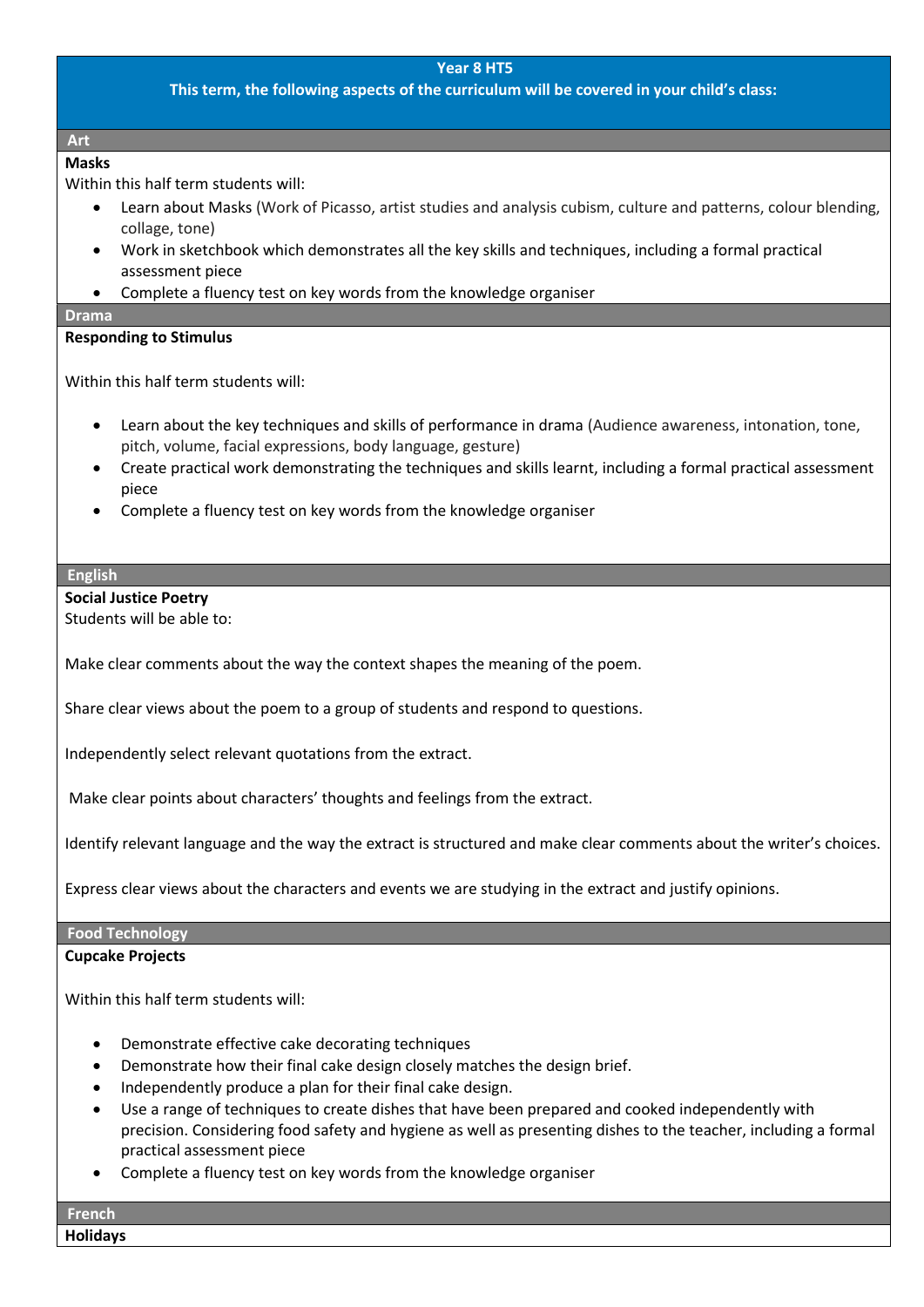## About the unit:

In this unit pupils further develop their ability to express future plans, learn to narrate simple events in the past and increase their range and confidence in expressing opinions and justifying them.

The key vocabulary for pupils to master in this unit includes countries, modes of transport, accommodation, holiday activities, places of touristic interest, exclamations (see below), opinions in the past (see below), time expressions (see below).

Learning objectives

- Destinations: key European countries and some other popular destinations; focus on pronunciation.
- Modes of transport including opinions (and comparison).
- List of key adjectives such as: rapide/lent/sûr/dangereux/bon marché/coûteux.
- Aller in the perfect tense
- Perfect tense with être
- Holiday activities in perfect tense
- Perfect tense with avoir
- Exclamations that express simple opinions in the past including quantifiers, etc.: C'était amusant/super/phénoménal/flippant/grand/cool/régulier/un mess/extrêmement horrible/horrifique/un peu rare…
- Narrating events in the past including sequencing/time expressions: plus tard, le premier jour, le dernier jour, un autre jour, le matin, dans l'après-midi…
- Describing holidays in the present
- Expressing opinions and preferences
- Future plans using the immediate future
- Expressing preferences, opinions and future wishes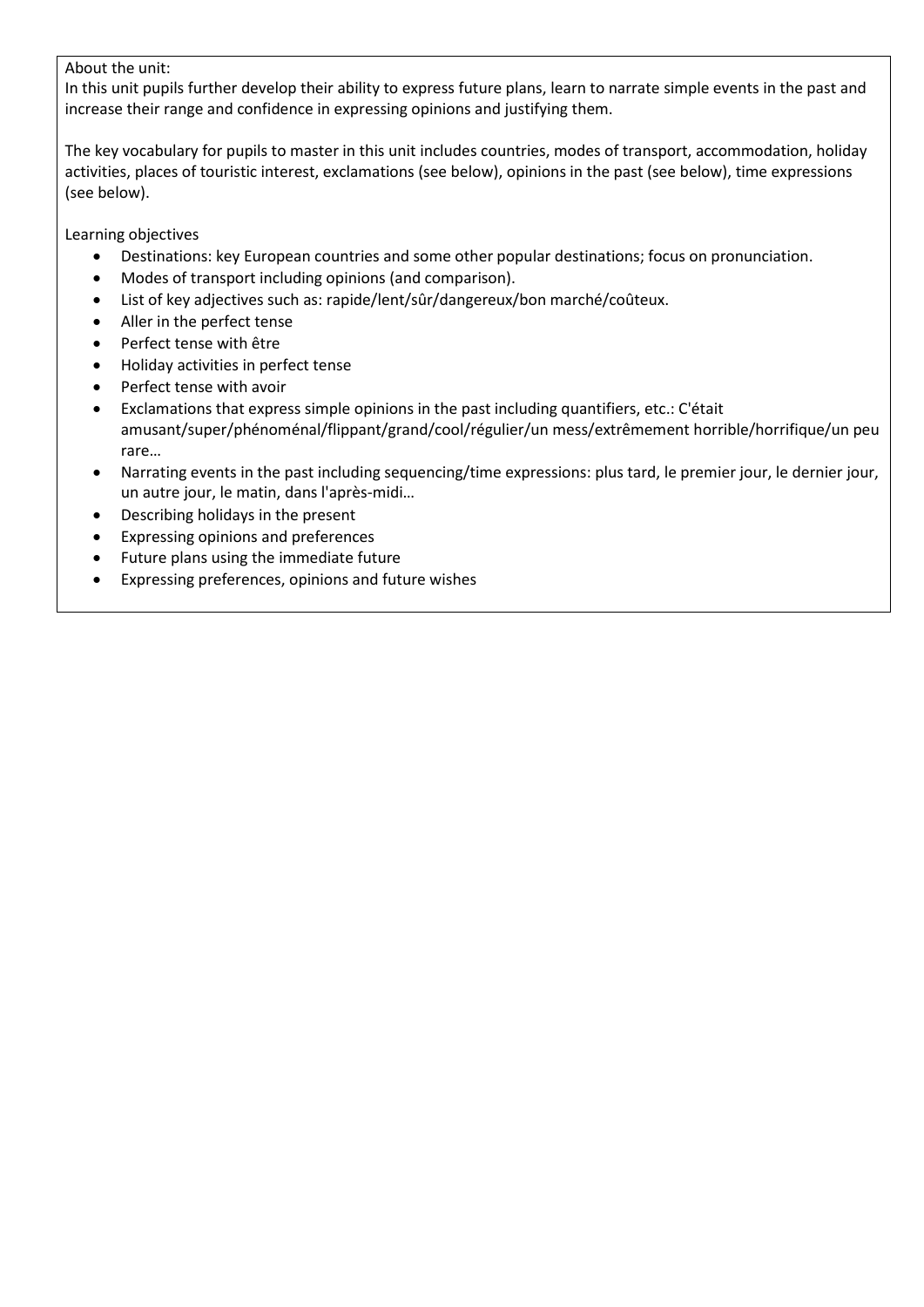#### **Geography**

**Students will continue with their weather and climate topic before starting revision for their end of year exam. History**

Students will be able to Describe several of the changes during The Industrial Revolution/changes in Parliamentary power. Students should be able to describe 3-4 of the following factors: Steam technology/ industrial machinery, Working and living conditions in towns and cities, The benefits of industrialisation to English society, the concept of similarity and difference.

#### **Information Technology**

This unit students will start to create their final product based on the planning documents and feedback from their peers.

#### **Maths**

- Derive and apply formulae to calculate and solve problems involving area of triangles, parallelograms, trapezia and (part)circles
- Construct and interpret appropriate tables, charts, and diagrams, including frequency tables, bar charts, pie charts and vertical line (or bar) charts for ungrouped and grouped numerical data
- Describe, interpret and compare observed distributions of a single variable through appropriate measures of central tendency (mean, mode, median) and spread (range, consideration of outliers)

# **Music**

**Reggae**

This half term students will:

- Knowledge of Reggae genre. Performance and ensemble skills. Students will enhance their knowledge of syncopation, chords and riffs as well as the context of Reggae.
- Demonstrate through verbal and performance, including a formal practical assessment piece
- Complete a fluency test on key words from the knowledge organiser

#### **Physical Education**

Students will be able to:

- Select, combine and perform skills and techniques in small group and individual scenarios, in cricket, rounders, softball, tennis, fitness, athletics and aesthetic activities
- Demonstrate control and fluency in response to changing situations
- Employ a range of tactics or creative processes and adapt them to changing environments
- Accurately explain and evaluate the effectiveness of your own and/or others' performances and justify appropriate improvements / responses
- Lead and motivate others in pairs, teams with confidence demonstrating excellent organisational skills
- Demonstrate appropriate strength, aerobic endurance, flexibility and at least 1 other components of fitness required for your chosen activity
- Complete periods of sustained exercise
- Demonstrate good knowledge of basic anatomical structures and link to a specific sport
- Explain the importance of a healthy, active lifestyle in the promotion of mental, social and physical well-being

#### **Religious Education**

Term 3 - Christianity

- The Nativity
- Jesus' Ministry
- The Sermon on the Mount
- The Death of Jesus
- The Council of Nicaea

#### Pupils will;

- $\checkmark$  Develop substantive knowledge of the Abrahamic faiths
- $\checkmark$  Develop reading for meaning skills though regular reading comprehension tasks
- ✓ Develop academic writing skills to support progression in Religious Studies and a wide variety of other subjects.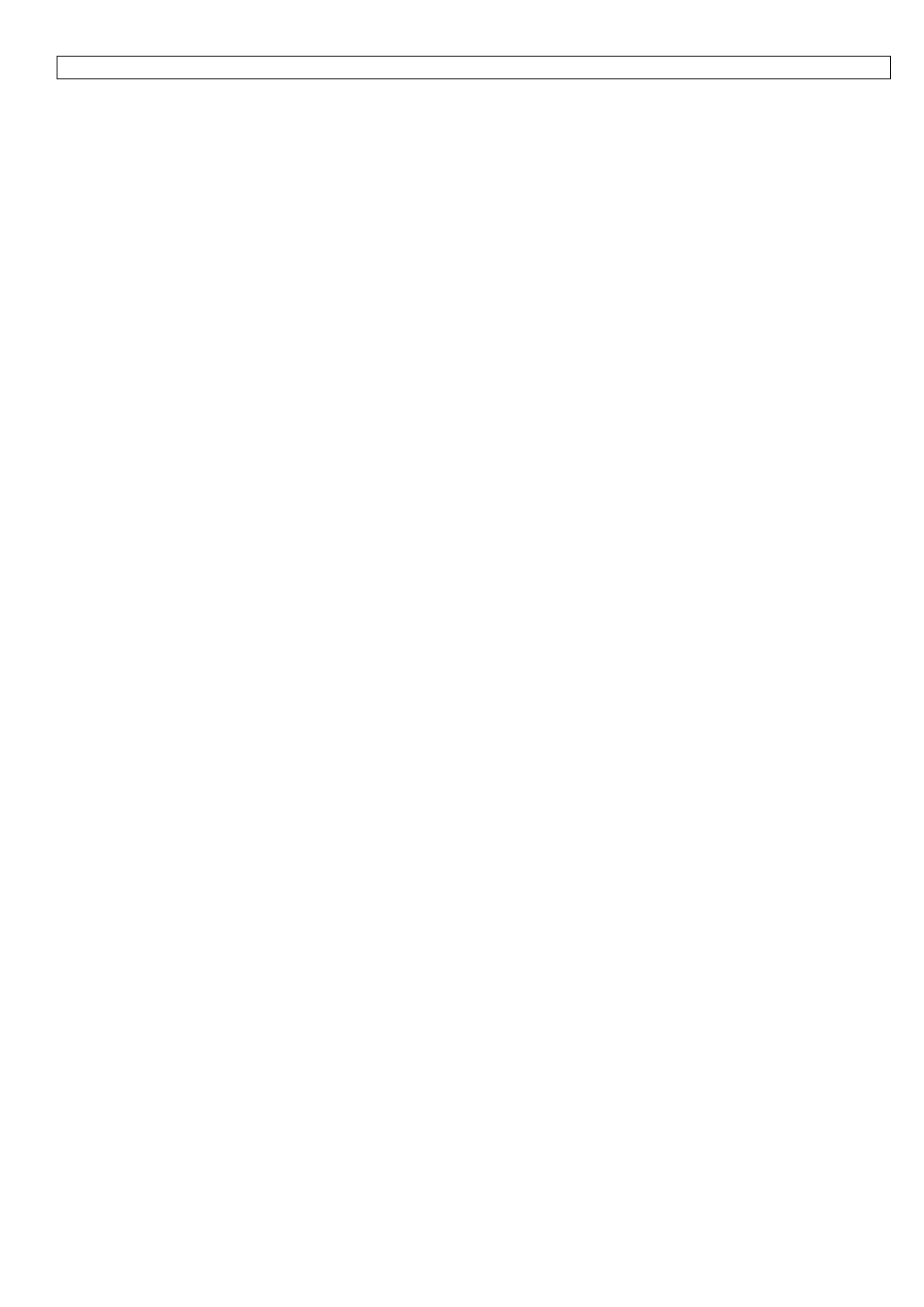#### **Resistant Materials**

### **Robolamp and CAD**

In this project students will:

- Learn about 2D design contour, laser cutter, tinker CAD
- Learn how to use equipment for each part of the project
- Use wood to make a product, including a formal practical assessment piece
- Complete a fluency test on key words from the knowledge organiser

# **Science**

Students will be able to:

- Describe how roots take up minerals, nutrients and water from the soil
- Describe photosynthesis in a word equation representing products and reactants
- Describe how leaves are adapted to carry out photosynthesis
- Describe the role of plants in maintaining the levels of gases in the atmosphere
- Describe the importance of pollination on food security

#### **Textiles**

## **Project Soft Sculpture**

- To understand what a design brief is.
- To understand the constraints of a design specification.
- To be able to create designs on fabric, using a variety of textile techniques, including a formal practical assessment piece
- Complete a fluency test on key words from the knowledge organiser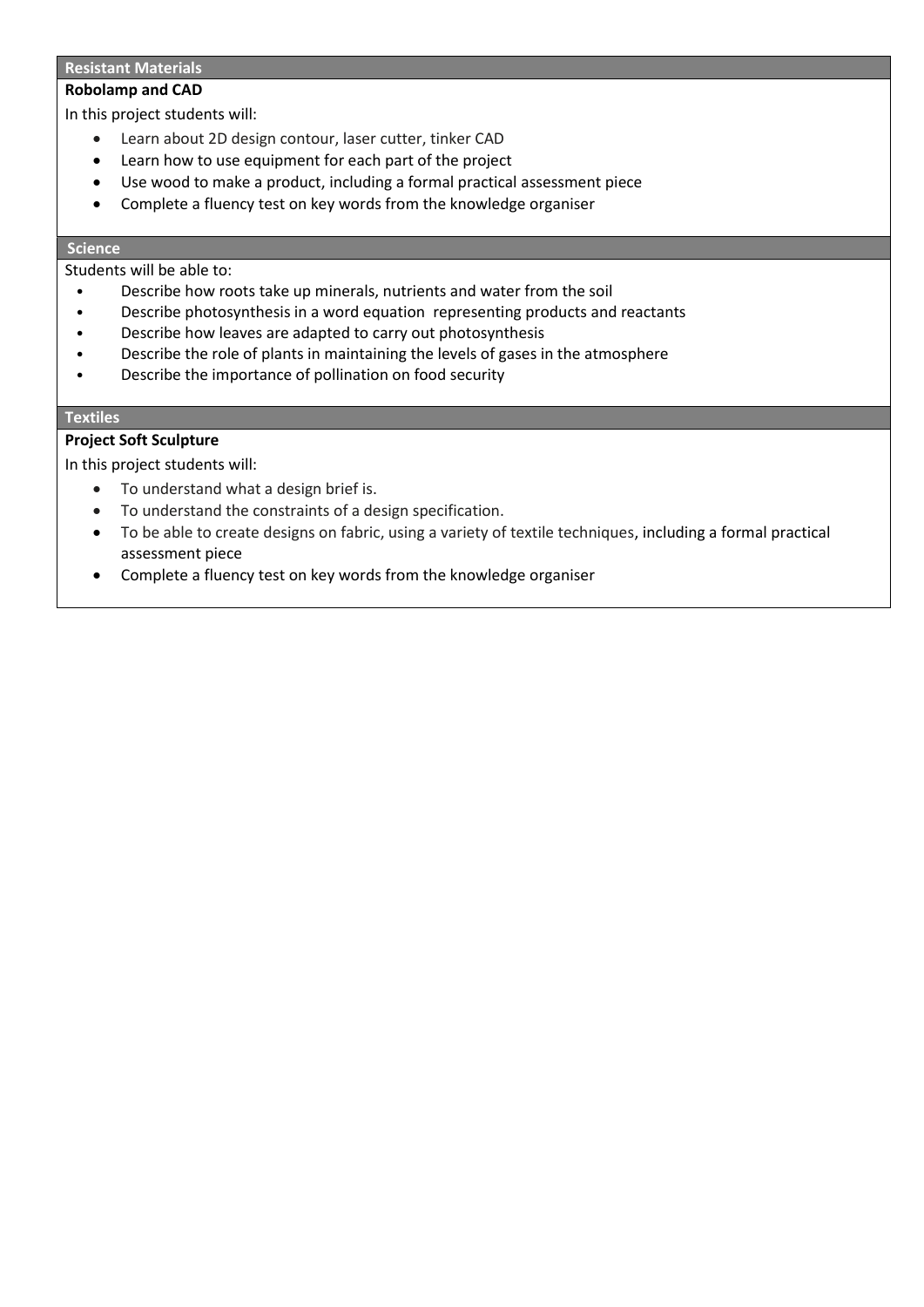## **This term, the following aspects of the curriculum will be covered in your child's class:**

#### **Art**

# **Masks**

Within this half term students will:

- Learn about Masks (Work of Picasso, artist studies and analysis cubism, culture and patterns, colour blending, collage, tone)
- Work in sketchbook which demonstrates all the key skills and techniques, including a formal practical assessment piece
- Complete a fluency test on key words from the knowledge organiser

# **Drama**

## **Improvision**

Within this half term students will:

- Learn about the key techniques and skills of performance in drama (Storytelling, listening, devising, nonscripted)
- Create practical work demonstrating the techniques and skills learnt, including a formal practical assessment piece
- Complete a fluency test on key words from the knowledge organiser

## **English**

#### **Pygmalion**

Students will be able to:

Independently select relevant quotations from the text.

Make clear points about characters' thoughts and feelings from the text.

Identify relevant language and the way Pygmalion is structured and make clear comments about the writer's choices.

Make clear comments on how the context and setting creates drama in the text.

Express clear views about the characters and events we are studying in the text and justify opinions.

Share clear views about the text to a group of students and respond to questions.

# **Food Technology**

#### **Cupcake Projects**

Within this half term students will:

- Knowledge of food labelling, design a realistic cake box that includes all 8 pieces of information that has to be on a label by law.
- Use a range of techniques to create dishes that have been prepared and cooked independently with precision. Considering food safety and hygiene as well as presenting dishes to the teacher, including a formal practical assessment piece
- Complete a fluency test on key words from the knowledge organiser

## **French**

Students will complete a cultural module, where they will learn about the culture in France and French speaking countries. They will strengthen their knowledge of different tenses and complete the United Learning end of year assessment.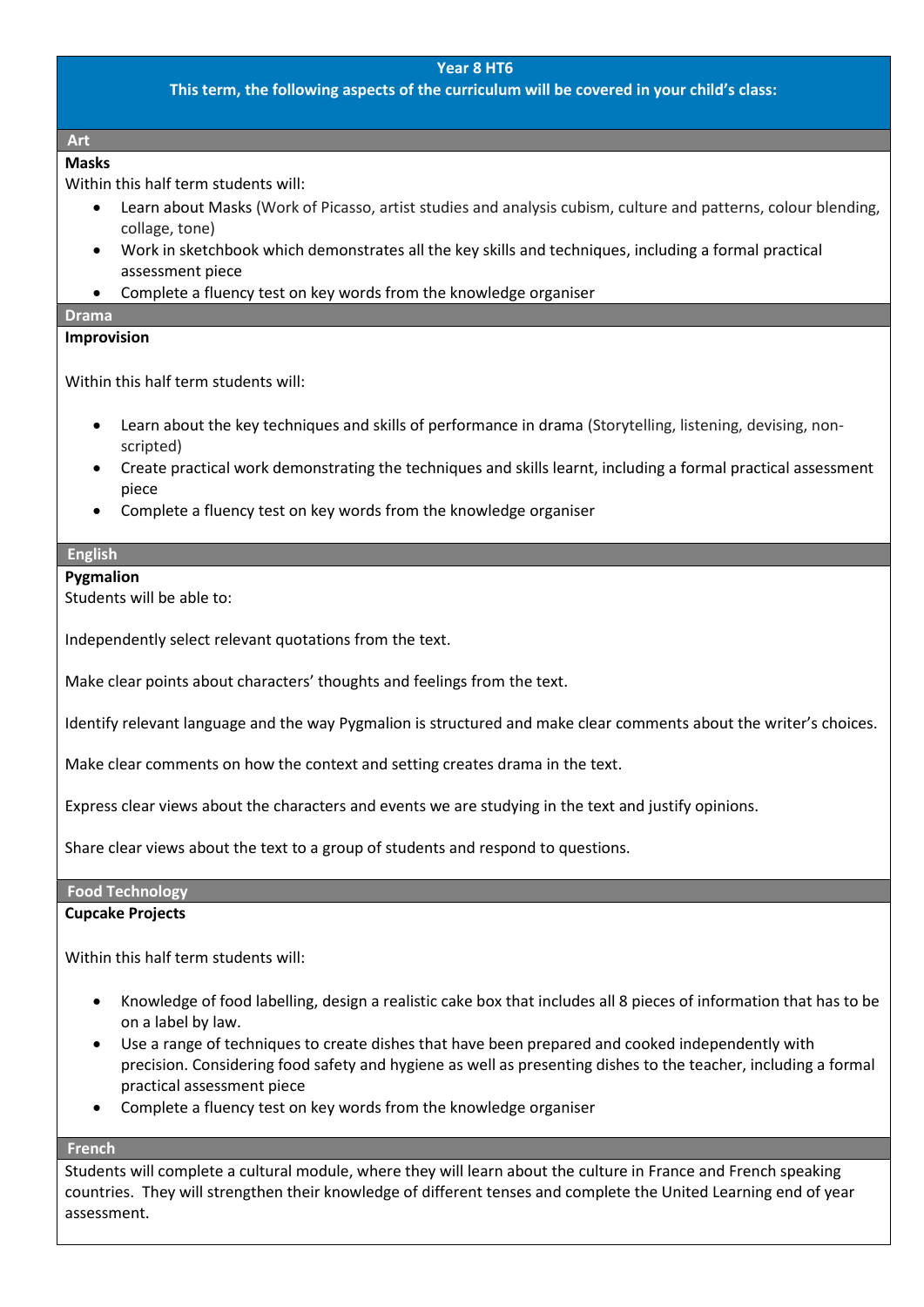- Daily routine
- Health and fitness
- School
- Going out/staying in/TV&Films
- Holidays
- Present tense
- Future tense
- Past tense with –ER verbs
- Past tense
- Irregular past tense
- Opinions
- Reasons
- **Connectives**
- **Intensifiers**
- Time phrases

## **Geography**

# **Unit 5 – Global ecosystems**

This unit develops students understanding of climate and its role in the development of variety of biomes. Students will examine the process which transfer and store energy within a named biome. Students will have the opportunity to explore the challenge of human exploitation in these areas.

Describe the global distribution of biomes.

Understand the factors that influence the distribution of biomes.

Can explain adaptations in two contrasting biomes.

Assess the opportunities and challenges of human exploitation of biomes.

#### **History**

Explain 3-4 of the changes to Parliamentary Power from 1300-1800: changing royal authority, growth of Parliament, role of the Prime Minister and cabinet government, Whig interpretation.

# **Information Technology**

This unit of work will be based upon the client brief changing from the one which was given to students at the start of HT3. They will have to discuss the best way to change and amend the digital project completed in HT5 to meet the target audience and new client brief.

#### **Maths**

- Enumerate sets and unions/intersections of sets systematically, using tables, grids and Venn diagrams
- Use the properties of faces, surfaces, edges and vertices of cubes, cuboids, prisms, cylinders, pyramids, cones and spheres to solve problems in 3-D
- Derive and apply formulae to calculate and solve problems involving volume of cuboids (including cubes) and other prisms (including cylinders)

#### **Music**

# **Ukulele Part 2**

This half term students will:

- Students' progress on from Year 7 learning new such as Em, D, and 7th chords. They will aim to play a piece of rock music
- Demonstrate through verbal and performance, including a formal practical assessment piece